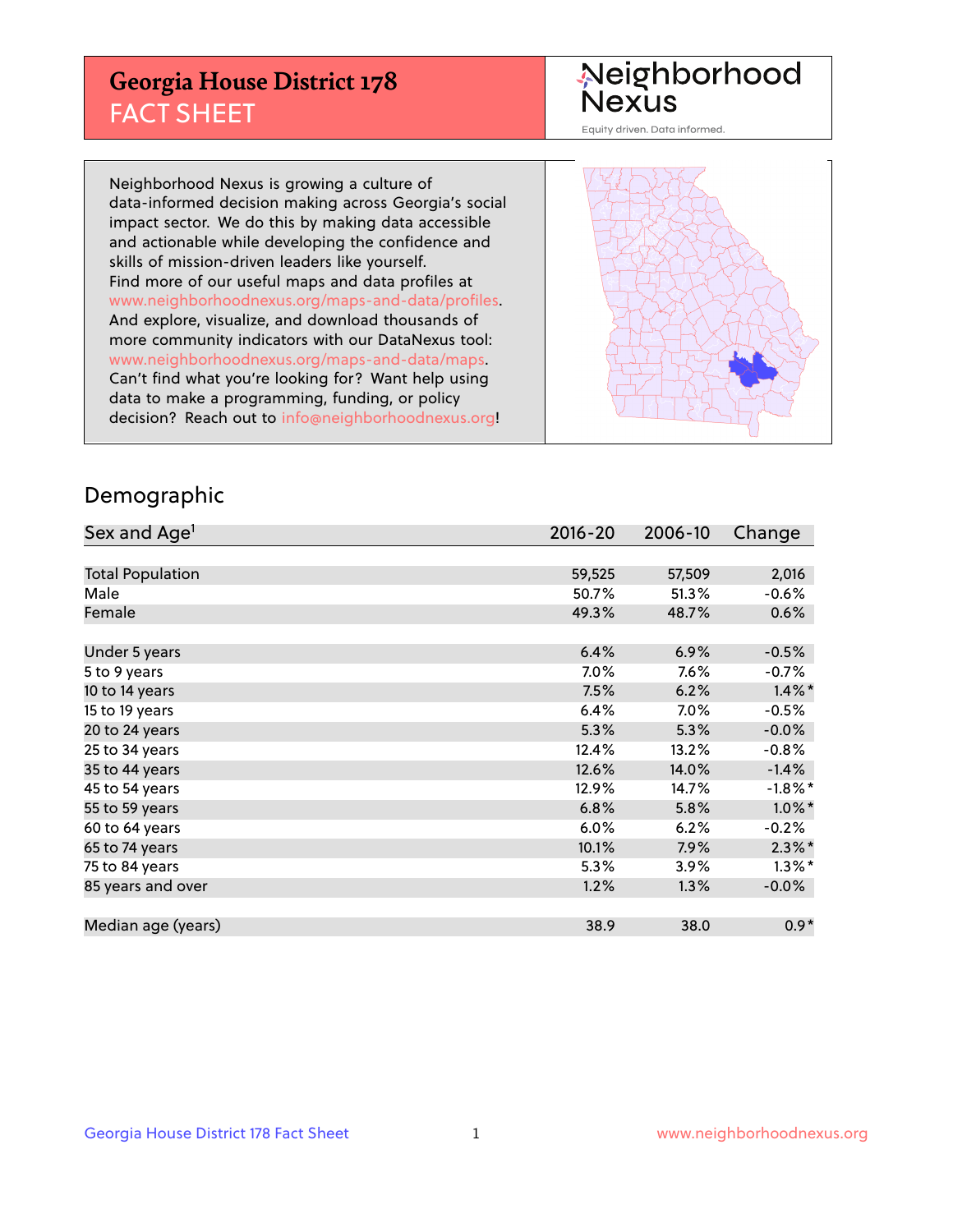## Demographic, continued...

| Race <sup>2</sup>                                            | $2016 - 20$ | 2006-10 | Change    |
|--------------------------------------------------------------|-------------|---------|-----------|
| <b>Total population</b>                                      | 59,525      | 57,509  | 2,016     |
| One race                                                     | 97.9%       | 99.2%   | $-1.3%$   |
| White                                                        | 79.1%       | 79.2%   | $-0.1%$   |
| <b>Black or African American</b>                             | 16.2%       | 16.2%   | 0.1%      |
| American Indian and Alaska Native                            | 0.2%        | 0.1%    | 0.1%      |
| Asian                                                        | 0.3%        | 0.4%    | $-0.0%$   |
| Native Hawaiian and Other Pacific Islander                   | 0.0%        | 0.0%    | $-0.0%$   |
| Some other race                                              | 2.1%        | 3.5%    | $-1.4%$   |
| Two or more races                                            | 2.1%        | 0.8%    | $1.3\%$ * |
| Race alone or in combination with other race(s) <sup>3</sup> | $2016 - 20$ | 2006-10 | Change    |
| <b>Total population</b>                                      | 59,525      | 57,509  | 2,016     |
| White                                                        | 81.0%       | 79.7%   | 1.3%      |
| <b>Black or African American</b>                             | 17.5%       | 16.6%   | 0.8%      |
| American Indian and Alaska Native                            | 0.5%        | 0.1%    | 0.4%      |
| Asian                                                        | 0.6%        | 0.7%    | $-0.1%$   |
| Native Hawaiian and Other Pacific Islander                   | 0.1%        | 0.0%    | 0.0%      |
| Some other race                                              | 2.5%        | 3.6%    | $-1.1%$   |
|                                                              |             |         |           |
| Hispanic or Latino and Race <sup>4</sup>                     | $2016 - 20$ | 2006-10 | Change    |
| <b>Total population</b>                                      | 59,525      | 57,509  | 2,016     |
| Hispanic or Latino (of any race)                             | 6.6%        | 5.1%    | 1.5%      |
| Not Hispanic or Latino                                       | 93.4%       | 94.9%   | $-1.5%$ * |
| White alone                                                  | 75.6%       | 77.7%   | $-2.1%$   |
| <b>Black or African American alone</b>                       | 16.1%       | 16.1%   | $-0.0%$   |
| American Indian and Alaska Native alone                      | 0.2%        | 0.1%    | 0.1%      |
| Asian alone                                                  | 0.3%        | 0.4%    | $-0.0%$   |
| Native Hawaiian and Other Pacific Islander alone             | $0.0\%$     | 0.0%    | $-0.0%$   |
| Some other race alone                                        | 0.1%        | 0.0%    | 0.0%      |
| Two or more races                                            | 1.2%        | 0.6%    | 0.5%      |
| U.S. Citizenship Status <sup>5</sup>                         | $2016 - 20$ | 2006-10 | Change    |
|                                                              |             |         |           |
| Foreign-born population                                      | 1,432       | 2,067   | $-635$    |
| Naturalized U.S. citizen                                     | 26.0%       | 22.5%   | 3.5%      |
| Not a U.S. citizen                                           | 74.0%       | 77.5%   | $-3.5%$   |
|                                                              |             |         |           |
| Citizen, Voting Age Population <sup>6</sup>                  | 2016-20     | 2006-10 | Change    |
| Citizen, 18 and over population                              | 43,767      | 41,759  | 2,008*    |
| Male                                                         | 50.1%       | 50.1%   | 0.0%      |
| Female                                                       | 49.9%       | 49.9%   | $-0.0%$   |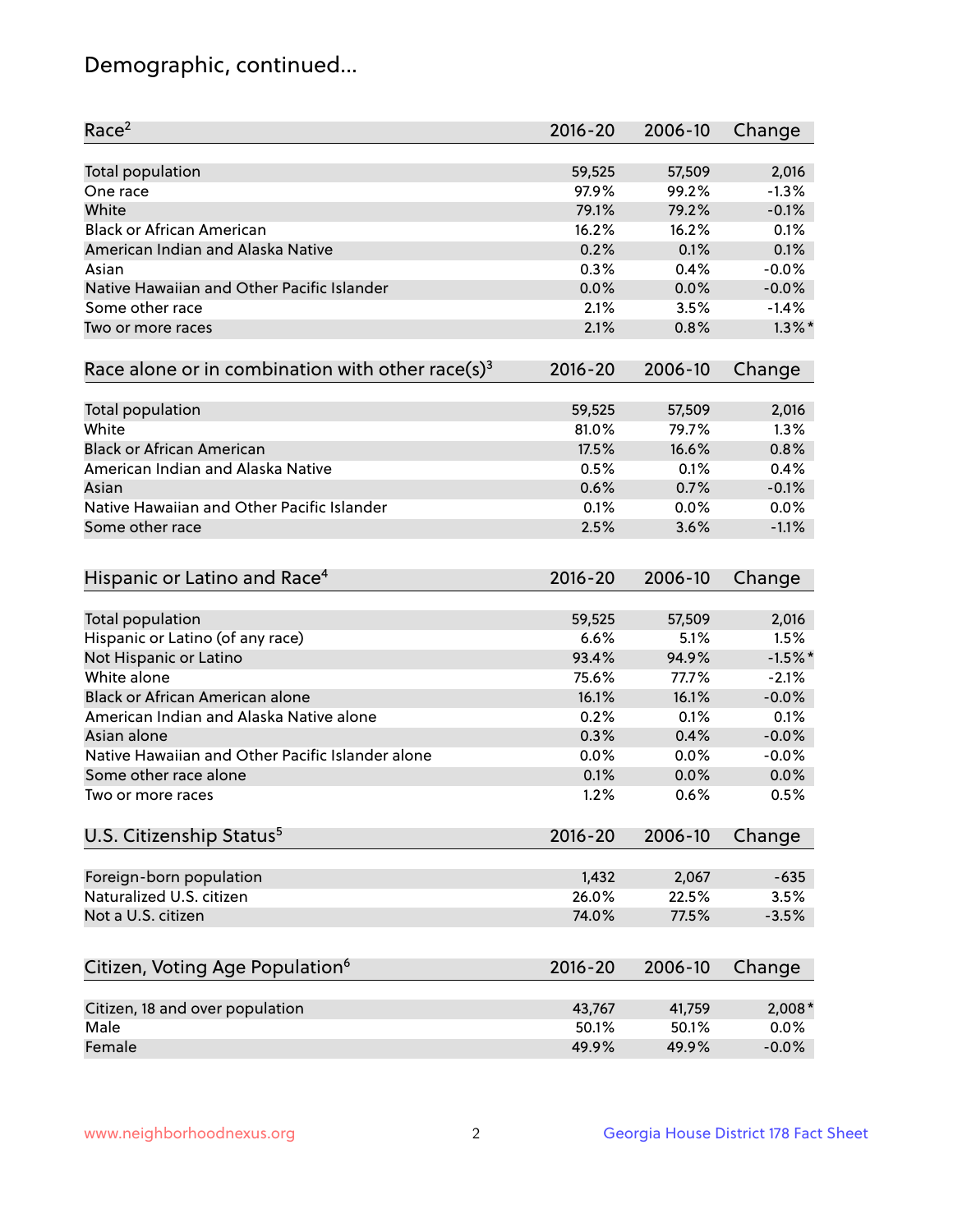#### Economic

| Income <sup>7</sup>                                 | $2016 - 20$ | 2006-10 | Change     |
|-----------------------------------------------------|-------------|---------|------------|
|                                                     |             |         |            |
| All households                                      | 20,939      | 20,729  | 209        |
| Less than \$10,000                                  | 9.0%        | 11.0%   | $-2.0%$    |
| \$10,000 to \$14,999                                | 6.6%        | 8.4%    | $-1.8%$    |
| \$15,000 to \$24,999                                | 15.0%       | 14.8%   | 0.2%       |
| \$25,000 to \$34,999                                | 10.1%       | 14.2%   | $-4.2%$ *  |
| \$35,000 to \$49,999                                | 13.6%       | 15.2%   | $-1.6%$    |
| \$50,000 to \$74,999                                | 18.1%       | 15.7%   | 2.4%       |
| \$75,000 to \$99,999                                | 11.5%       | 9.2%    | $2.3\%$ *  |
| \$100,000 to \$149,999                              | 10.2%       | 9.5%    | 0.7%       |
| \$150,000 to \$199,999                              | 4.4%        | 1.0%    | $3.5%$ *   |
| \$200,000 or more                                   | 1.5%        | 1.0%    | 0.5%       |
| Median household income (dollars)                   | 46,105      | 36,499  | 9,607*     |
| Mean household income (dollars)                     | 60,585      | 48,641  | $11,943*$  |
| With earnings                                       | 70.6%       | 73.2%   | $-2.6%$    |
| Mean earnings (dollars)                             | 64,753      | 51,519  | 13,234*    |
| <b>With Social Security</b>                         | 37.4%       | 36.4%   | 0.9%       |
| Mean Social Security income (dollars)               | 19,089      | 14,046  | $5,044*$   |
| With retirement income                              | 17.9%       | 15.1%   | $2.8\%$ *  |
| Mean retirement income (dollars)                    | 23,506      | 17,579  | 5,927*     |
| With Supplemental Security Income                   | 7.9%        | 6.8%    | 1.1%       |
| Mean Supplemental Security Income (dollars)         | 8,774       | 6,550   | $2,224*$   |
| With cash public assistance income                  | 1.8%        | 1.5%    | 0.3%       |
| Mean cash public assistance income (dollars)        | 1,104       | 3,049   | $-1,945$   |
| With Food Stamp/SNAP benefits in the past 12 months | 17.0%       | 14.6%   | 2.4%       |
|                                                     |             |         |            |
| Families                                            | 14,574      | 14,883  | $-308$     |
| Less than \$10,000                                  | 5.5%        | 6.1%    | $-0.6%$    |
| \$10,000 to \$14,999                                | 2.7%        | 4.7%    | $-2.0\%$ * |
| \$15,000 to \$24,999                                | 13.4%       | 13.2%   | 0.2%       |
| \$25,000 to \$34,999                                | 9.7%        | 13.6%   | $-3.9\%$ * |
| \$35,000 to \$49,999                                | 13.4%       | 16.9%   | $-3.4\%$ * |
| \$50,000 to \$74,999                                | 18.4%       | 18.6%   | $-0.1%$    |
| \$75,000 to \$99,999                                | 15.0%       | 11.5%   | $3.5\%$ *  |
| \$100,000 to \$149,999                              | 13.5%       | 12.7%   | 0.8%       |
| \$150,000 to \$199,999                              | 6.2%        | 1.3%    | 4.8%*      |
| \$200,000 or more                                   | 2.2%        | 1.3%    | 0.8%       |
| Median family income (dollars)                      | 55,489      | 46,660  | 8,829*     |
| Mean family income (dollars)                        | 72,469      | 57,740  | 14,729*    |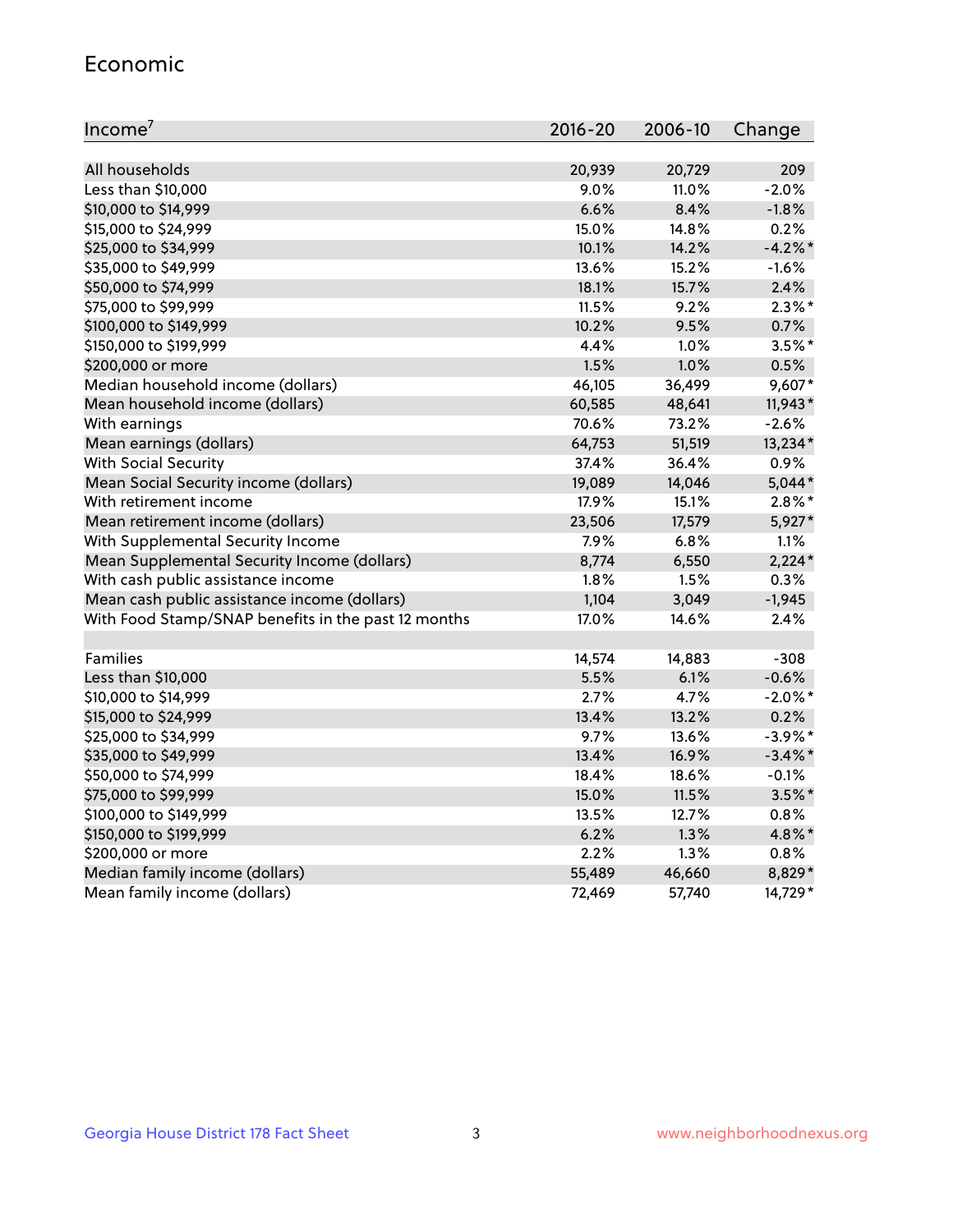## Economic, continued...

| Income, continued <sup>8</sup>                                        | $2016 - 20$ | 2006-10 | Change    |
|-----------------------------------------------------------------------|-------------|---------|-----------|
|                                                                       |             |         |           |
| Nonfamily households                                                  | 6,364       | 5,846   | 518       |
| Median nonfamily income (dollars)                                     | 22,337      | 17,740  | 4,597*    |
| Mean nonfamily income (dollars)                                       | 30,012      | 23,893  | $6,119*$  |
| Median earnings for workers (dollars)                                 | 27,856      | 23,686  | 4,170*    |
| Median earnings for male full-time, year-round workers<br>(dollars)   | 44,009      | 38,340  | 5,669*    |
| Median earnings for female full-time, year-round workers<br>(dollars) | 31,539      | 26,499  | 5,040*    |
| Per capita income (dollars)                                           | 22,132      | 18,316  | 3,817*    |
|                                                                       |             |         |           |
| Families and People Below Poverty Level <sup>9</sup>                  | 2016-20     | 2006-10 | Change    |
| <b>All families</b>                                                   | 15.4%       | 13.2%   | 2.2%      |
| With related children under 18 years                                  | 24.9%       | 19.3%   | 5.6%      |
| With related children under 5 years only                              | 27.7%       | 18.6%   | 9.1%      |
| Married couple families                                               | 8.6%        | 7.4%    | 1.3%      |
| With related children under 18 years                                  | 12.8%       | 8.3%    | 4.5%      |
| With related children under 5 years only                              | 8.8%        | 4.9%    | 3.8%      |
| Families with female householder, no husband present                  | 39.8%       | 36.9%   | 3.0%      |
| With related children under 18 years                                  | 53.5%       | 48.5%   | 5.1%      |
| With related children under 5 years only                              | 56.9%       | 46.2%   | 10.7%     |
| All people                                                            | 20.2%       | 17.3%   | $2.9\%$ * |
| Under 18 years                                                        | 30.4%       | 22.8%   | $7.6\%$   |
| Related children under 18 years                                       | 30.0%       | 22.6%   | $7.4\%$ * |
| Related children under 5 years                                        | 31.4%       | 23.5%   | 7.9%      |
| Related children 5 to 17 years                                        | 29.6%       | 22.2%   | 7.3%      |
| 18 years and over                                                     | 16.6%       | 15.3%   | 1.3%      |
| 18 to 64 years                                                        | 17.5%       | 15.5%   | 1.9%      |
| 65 years and over                                                     | 13.7%       | 14.2%   | $-0.5%$   |
| People in families                                                    | 17.3%       | 13.9%   | $3.3\%$ * |
| Unrelated individuals 15 years and over                               | 35.2%       | 38.0%   | $-2.7%$   |
|                                                                       |             |         |           |
| Non-Hispanic white people                                             | 14.9%       | 13.0%   | 2.0%      |
| Black or African-American people                                      | 41.3%       | 32.9%   | 8.4%      |
| Asian people                                                          | 0.6%        | 21.4%   | $-20.8%$  |
| Hispanic or Latino people                                             | 35.2%       | 38.0%   | $-2.8%$   |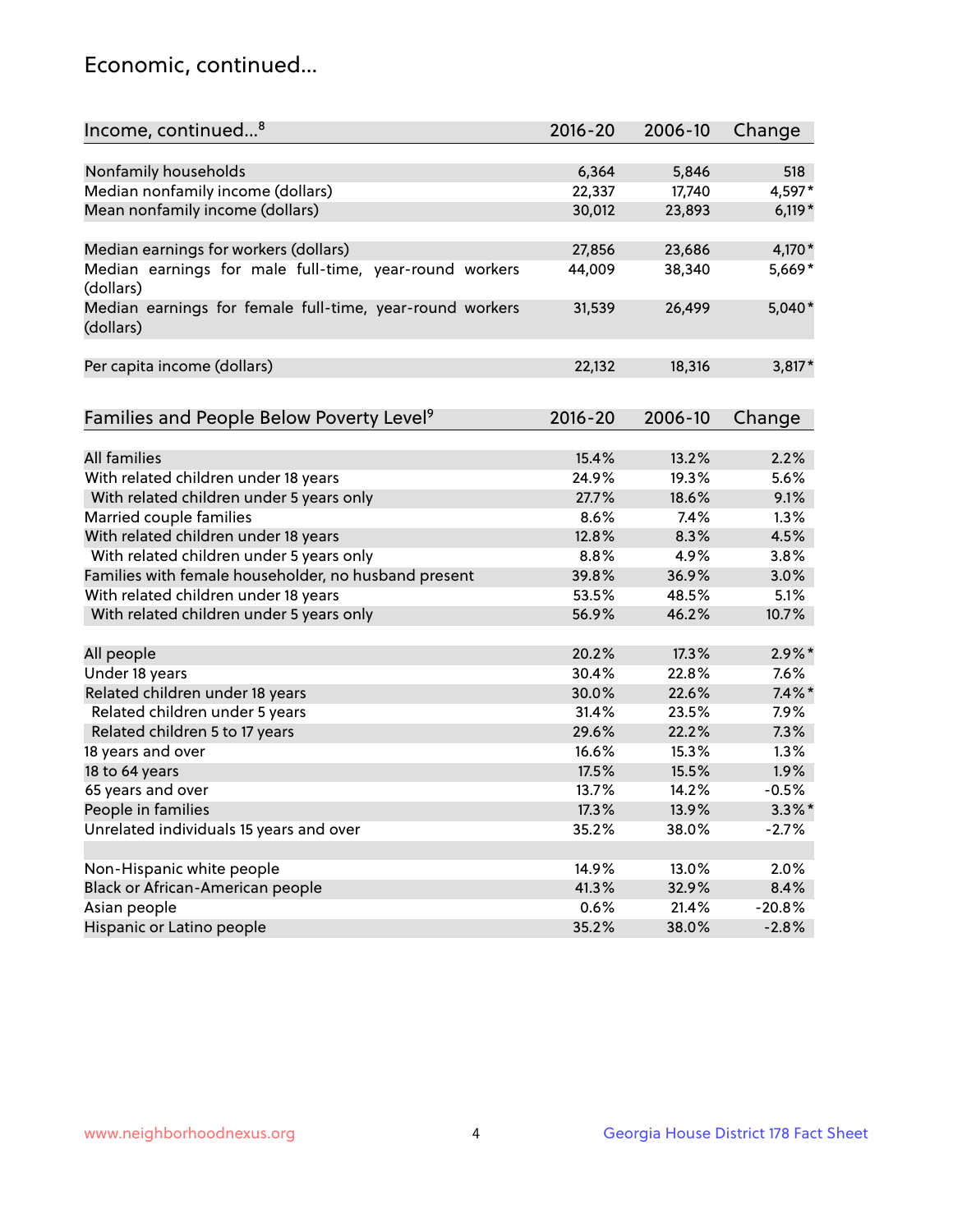## Employment

| Employment Status <sup>10</sup>                                             | 2016-20     | 2006-10 | Change     |
|-----------------------------------------------------------------------------|-------------|---------|------------|
|                                                                             |             |         |            |
| Population 16 years and over                                                | 46,356      | 44,612  | 1,744      |
| In labor force                                                              | 52.7%       | 54.8%   | $-2.1%$    |
| Civilian labor force                                                        | 52.6%       | 54.6%   | $-2.1%$    |
| Employed                                                                    | 50.0%       | 51.2%   | $-1.1%$    |
| Unemployed                                                                  | 2.5%        | 3.5%    | $-0.9%$    |
| <b>Armed Forces</b>                                                         | 0.1%        | 0.2%    | $-0.1%$    |
| Not in labor force                                                          | 47.3%       | 45.2%   | 2.1%       |
|                                                                             |             |         |            |
| Civilian labor force                                                        | 24,369      | 24,371  | $-2$       |
| <b>Unemployment Rate</b>                                                    | 4.8%        | 6.4%    | $-1.5%$    |
| Females 16 years and over                                                   | 23,036      | 21,983  | $1,053*$   |
| In labor force                                                              | 47.9%       | 52.3%   | $-4.4%$    |
| Civilian labor force                                                        | 47.9%       | 52.3%   | $-4.4%$    |
| Employed                                                                    | 45.3%       | 49.1%   | $-3.8%$    |
|                                                                             |             |         |            |
| Own children of the householder under 6 years                               | 4,123       | 4,369   | $-245$     |
| All parents in family in labor force                                        | 64.3%       | 70.6%   | $-6.4%$    |
|                                                                             |             |         |            |
| Own children of the householder 6 to 17 years                               | 9,270       | 9,034   | 235        |
| All parents in family in labor force                                        | 70.3%       | 68.2%   | 2.1%       |
|                                                                             |             |         |            |
| Industry <sup>11</sup>                                                      | $2016 - 20$ | 2006-10 | Change     |
|                                                                             |             |         |            |
| Civilian employed population 16 years and over                              | 23,188      | 22,819  | 369        |
| Agriculture, forestry, fishing and hunting, and mining                      | 3.8%        | 5.6%    | $-1.7%$    |
| Construction                                                                | 9.0%        | 10.0%   | $-1.0%$    |
| Manufacturing                                                               | 18.3%       | 13.6%   | 4.7%*      |
| Wholesale trade                                                             | 2.1%        | 2.5%    | $-0.4%$    |
| Retail trade                                                                | 10.7%       | 11.7%   | $-0.9%$    |
| Transportation and warehousing, and utilities                               | 7.9%        | 7.4%    | 0.4%       |
| Information                                                                 | 1.6%        | 1.5%    | 0.1%       |
| Finance and insurance, and real estate and rental and leasing               | 2.4%        | 3.9%    | $-1.5%$    |
| Professional, scientific, and management, and administrative                | 4.8%        | 4.5%    | 0.3%       |
| and waste management services                                               |             |         |            |
| Educational services, and health care and social assistance                 | 22.2%       | 21.3%   | 1.0%       |
| Arts, entertainment, and recreation, and accommodation and<br>food services | 7.2%        | 6.0%    | 1.3%       |
| Other services, except public administration                                | 5.4%        | 5.2%    | 0.2%       |
| Public administration                                                       | 4.5%        | 7.0%    | $-2.4\%$ * |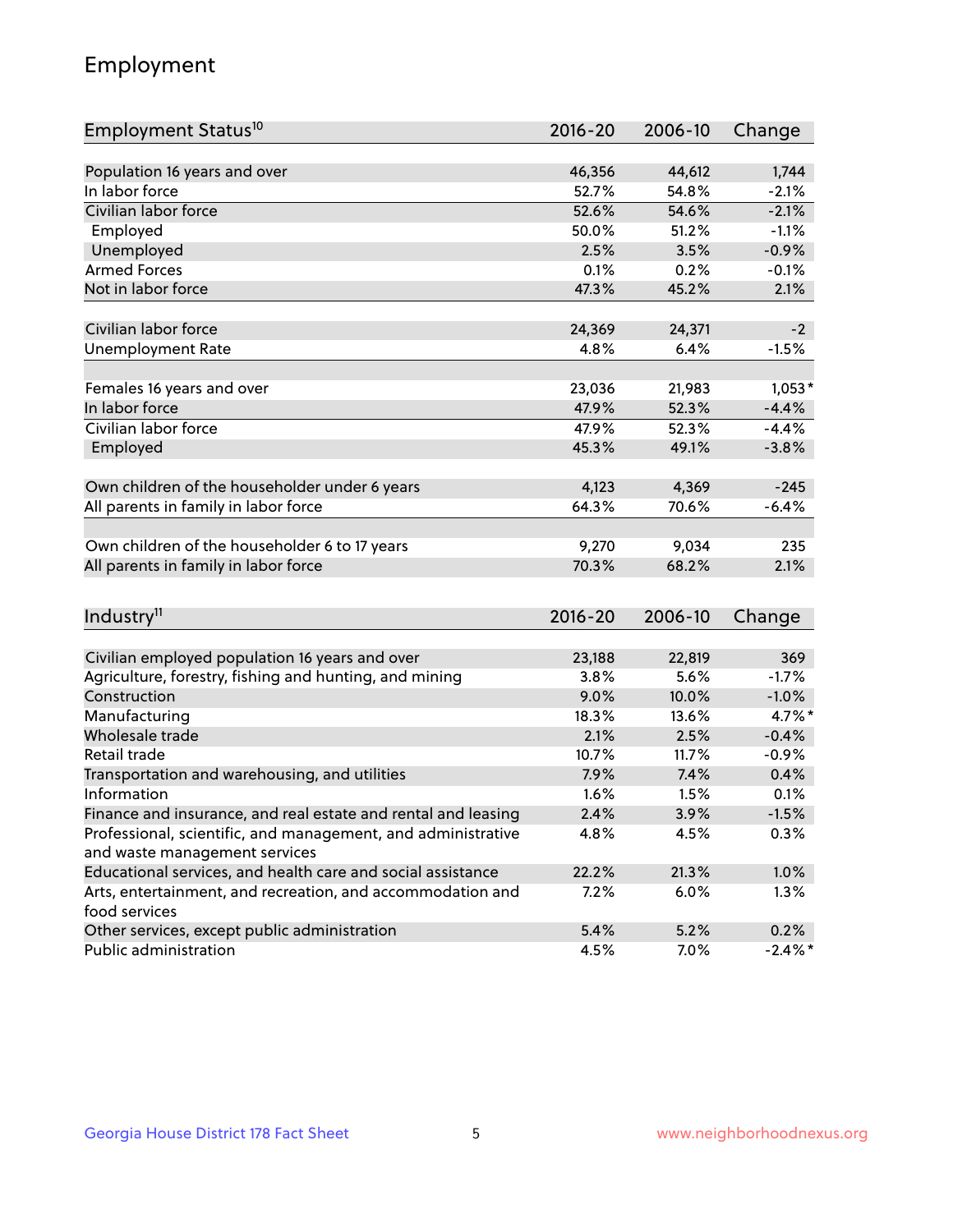## Employment, continued...

| Occupation <sup>12</sup>                                     | $2016 - 20$ | 2006-10 | Change    |
|--------------------------------------------------------------|-------------|---------|-----------|
| Civilian employed population 16 years and over               | 23,188      | 22,819  | 369       |
| Management, business, science, and arts occupations          | 27.0%       | 25.7%   | 1.3%      |
| Service occupations                                          | 16.3%       | 16.6%   | $-0.3%$   |
| Sales and office occupations                                 | 18.0%       | 20.5%   | $-2.5%$ * |
| Natural<br>and<br>resources,<br>construction,<br>maintenance | 15.3%       | 16.9%   | $-1.6%$   |
| occupations                                                  |             |         |           |
| Production, transportation, and material moving occupations  | 23.3%       | 20.2%   | $3.1\%$ * |
| Class of Worker <sup>13</sup>                                | $2016 - 20$ | 2006-10 | Change    |
|                                                              |             |         |           |
| Civilian employed population 16 years and over               | 23,188      | 22,819  | 369       |
| Private wage and salary workers                              | 76.5%       | 72.9%   | 3.6%      |
| Government workers                                           | 16.3%       | 18.9%   | $-2.6%$   |
| Self-employed in own not incorporated business workers       | 7.1%        | 7.4%    | $-0.3%$   |
| Unpaid family workers                                        | 0.1%        | 0.7%    | $-0.6%$   |
| Job Flows <sup>14</sup>                                      | 2019        | 2010    | Change    |
| Total Jobs in district                                       |             |         |           |
|                                                              | 15,242      | 15,238  | 4         |
| Held by residents of district                                | 51.3%       | 52.3%   | $-1.0%$   |
| Held by non-residents of district                            | 48.7%       | 47.7%   | 1.0%      |
| Jobs by Industry Sector <sup>15</sup>                        | 2019        | 2010    | Change    |
| Total Jobs in district                                       | 15,242      | 15,238  | 4         |
| Goods Producing sectors                                      | 22.7%       | 18.9%   | 3.8%      |
| Trade, Transportation, and Utilities sectors                 | 25.2%       | 24.4%   | 0.8%      |
| All Other Services sectors                                   | 52.1%       | 56.7%   | $-4.6%$   |
|                                                              |             |         |           |
| Total Jobs in district held by district residents            | 7,817       | 7,968   | $-151$    |
| <b>Goods Producing sectors</b>                               | 23.0%       | 19.4%   | 3.6%      |
| Trade, Transportation, and Utilities sectors                 | 20.1%       | 19.4%   | 0.7%      |
| All Other Services sectors                                   | 57.0%       | 61.2%   | $-4.2%$   |
|                                                              |             |         |           |
| Jobs by Earnings <sup>16</sup>                               | 2019        | 2010    | Change    |
| Total Jobs in district                                       | 15,242      | 15,238  | 4         |
| Jobs with earnings \$1250/month or less                      | 24.7%       | 30.6%   | $-5.9%$   |
| Jobs with earnings \$1251/month to \$3333/month              | 42.7%       | 43.5%   | $-0.8%$   |
| Jobs with earnings greater than \$3333/month                 | 32.6%       | 25.9%   | 6.7%      |
|                                                              |             |         |           |
| Total Jobs in district held by district residents            | 7,817       | 7,968   | $-151$    |
| Jobs with earnings \$1250/month or less                      | 24.7%       | 31.8%   | $-7.1%$   |
| Jobs with earnings \$1251/month to \$3333/month              | 42.9%       | 43.1%   | $-0.1%$   |
| Jobs with earnings greater than \$3333/month                 | 32.4%       | 25.1%   | 7.3%      |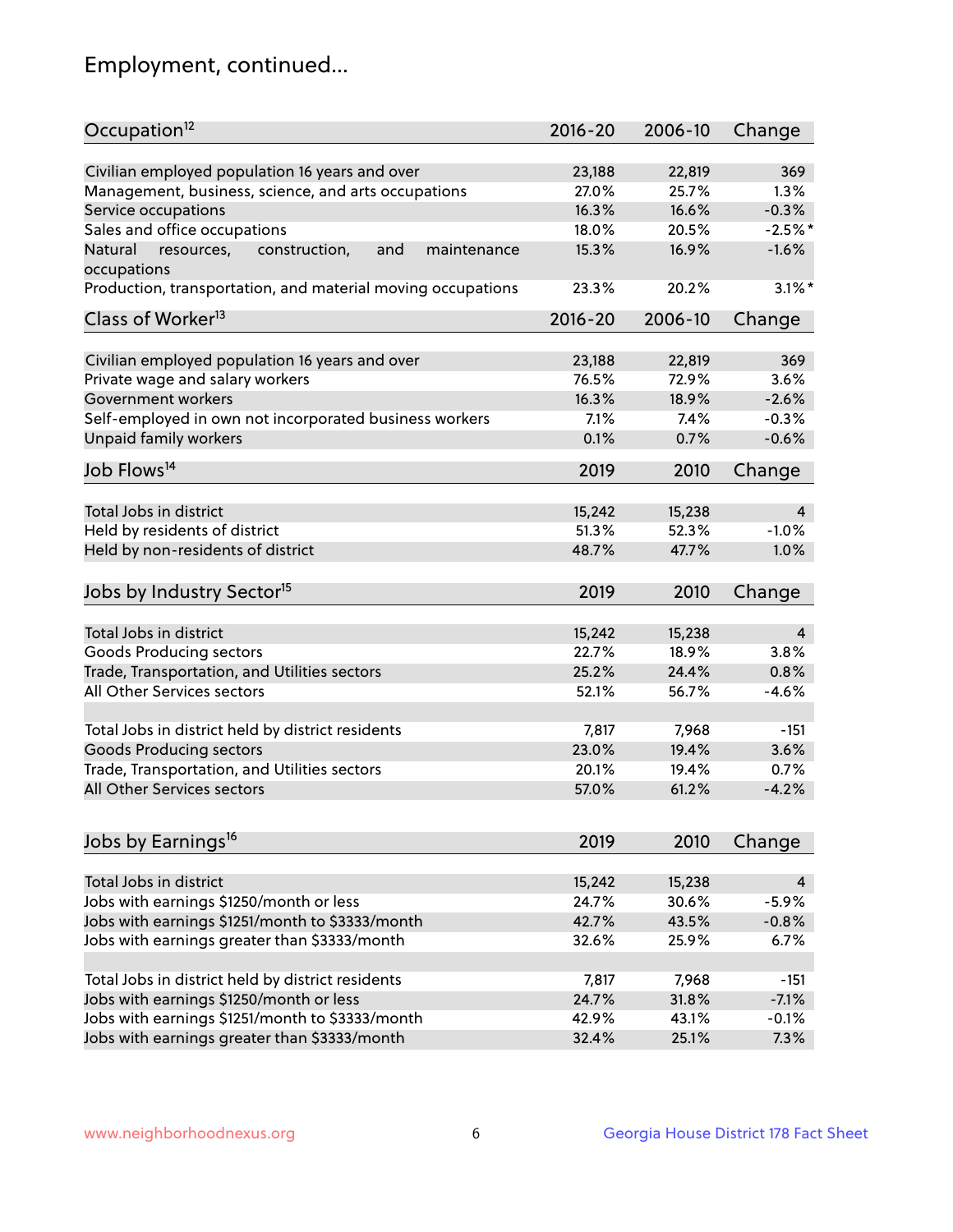## Employment, continued...

| 2019   | 2010   | Change  |
|--------|--------|---------|
|        |        |         |
| 15,242 | 15,238 | 4       |
| 22.8%  | 22.6%  | 0.2%    |
| 54.7%  | 60.3%  | $-5.6%$ |
| 22.5%  | 17.2%  | 5.3%    |
|        |        |         |
| 7,817  | 7.968  | $-151$  |
| 21.4%  | 20.6%  | 0.8%    |
| 55.4%  | 61.8%  | $-6.4%$ |
| 23.2%  | 17.6%  | 5.6%    |
|        |        |         |

#### Education

| School Enrollment <sup>18</sup>                | $2016 - 20$ | 2006-10 | Change     |
|------------------------------------------------|-------------|---------|------------|
|                                                |             |         |            |
| Population 3 years and over enrolled in school | 13,198      | 13,742  | $-544$     |
| Nursery school, preschool                      | 4.6%        | $7.7\%$ | $-3.1\%$ * |
| Kindergarten                                   | 4.8%        | 5.6%    | $-0.9%$    |
| Elementary school (grades 1-8)                 | 51.9%       | 47.4%   | 4.5%       |
| High school (grades 9-12)                      | 22.8%       | 24.7%   | $-1.9%$    |
| College or graduate school                     | 15.8%       | 14.5%   | 1.3%       |
| Educational Attainment <sup>19</sup>           | $2016 - 20$ | 2006-10 | Change     |
|                                                |             |         |            |
| Population 25 years and over                   | 40,070      | 38,530  | 1,540      |
| Less than 9th grade                            | 5.0%        | 9.1%    | $-4.1\%$ * |
| 9th to 12th grade, no diploma                  | 11.1%       | 14.9%   | $-3.8\%$ * |
| High school graduate (includes equivalency)    | 42.9%       | 41.3%   | 1.6%       |
| Some college, no degree                        | 19.3%       | 19.7%   | $-0.5%$    |
| Associate's degree                             | 9.5%        | 5.6%    | $3.9\%$ *  |
| Bachelor's degree                              | 6.7%        | 5.7%    | 1.0%       |
| Graduate or professional degree                | 5.5%        | 3.7%    | $1.8\%$    |
|                                                |             |         |            |
| Percent high school graduate or higher         | 83.9%       | 76.0%   | $7.9\%$ *  |
| Percent bachelor's degree or higher            | 12.2%       | 9.4%    | 2.8%       |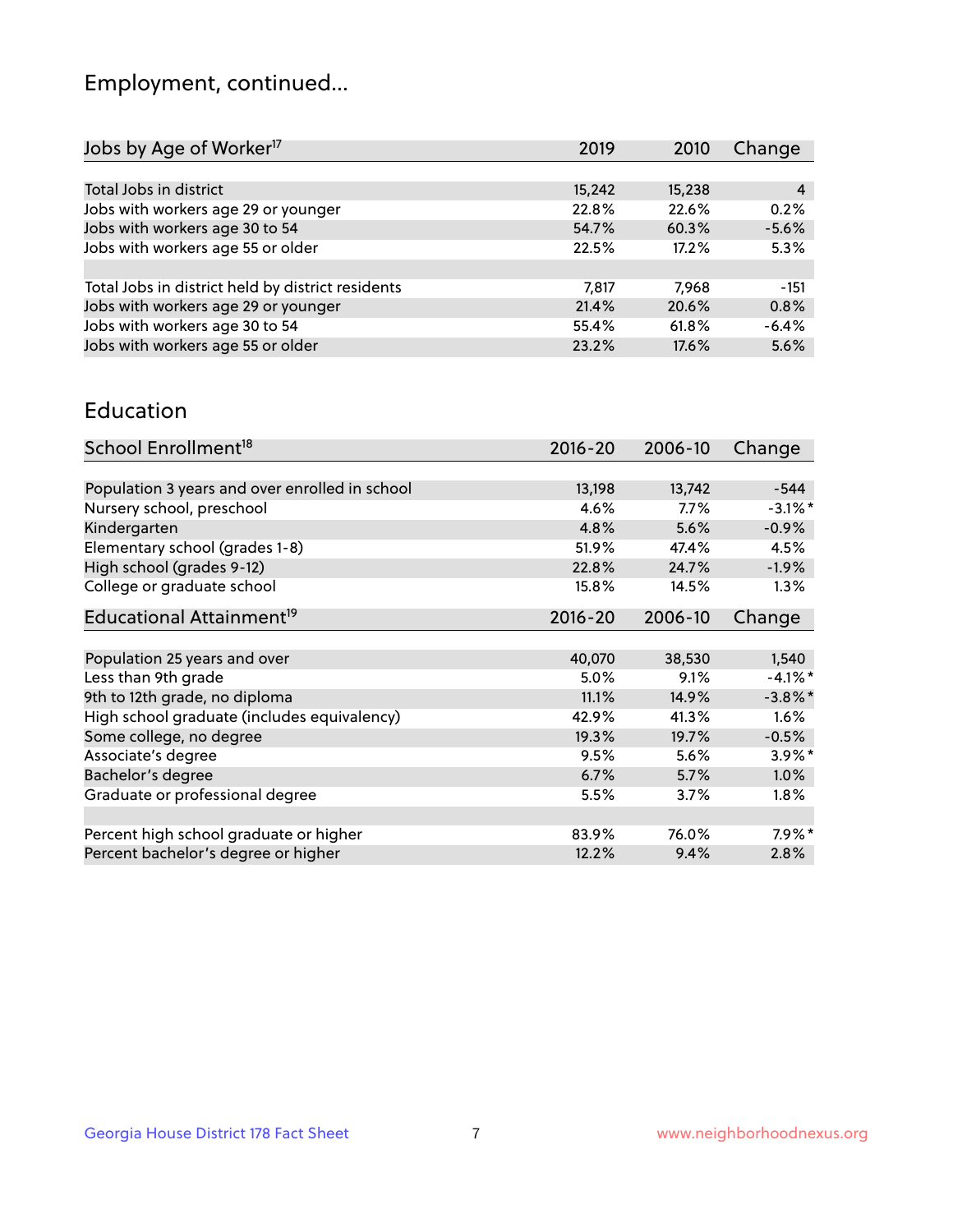## Housing

| Households by Type <sup>20</sup>                     | 2016-20 | 2006-10 | Change     |
|------------------------------------------------------|---------|---------|------------|
|                                                      |         |         |            |
| <b>Total households</b>                              | 20,939  | 20,729  | 209        |
| Family households (families)                         | 69.6%   | 71.8%   | $-2.2%$    |
| With own children under 18 years                     | 28.6%   | 30.5%   | $-1.9%$    |
| Married-couple family                                | 51.2%   | 55.5%   | $-4.3\%$ * |
| With own children of the householder under 18 years  | 18.6%   | 22.4%   | $-3.7\%$ * |
| Male householder, no wife present, family            | 4.1%    | 4.5%    | $-0.4%$    |
| With own children of the householder under 18 years  | 2.3%    | 2.1%    | 0.2%       |
| Female householder, no husband present, family       | 14.3%   | 11.8%   | $2.5%$ *   |
| With own children of the householder under 18 years  | 7.7%    | 6.1%    | 1.6%       |
| Nonfamily households                                 | 30.4%   | 28.2%   | 2.2%       |
| Householder living alone                             | 26.9%   | 24.4%   | 2.5%       |
| 65 years and over                                    | 11.6%   | 9.7%    | $1.9\%$ *  |
|                                                      |         |         |            |
| Households with one or more people under 18 years    | 33.7%   | 35.7%   | $-2.0%$    |
| Households with one or more people 65 years and over | 32.7%   | 26.7%   | $6.0\%$ *  |
|                                                      |         |         |            |
| Average household size                               | 2.69    | 2.63    | $0.06*$    |
| Average family size                                  | 3.24    | 3.16    | 0.09       |
|                                                      |         |         |            |
| Housing Occupancy <sup>21</sup>                      | 2016-20 | 2006-10 | Change     |
|                                                      |         |         |            |
| Total housing units                                  | 24,962  | 24,343  | 619        |
| Occupied housing units                               | 83.9%   | 85.2%   | $-1.3%$    |
| Vacant housing units                                 | 16.1%   | 14.8%   | 1.3%       |
|                                                      |         |         |            |
| Homeowner vacancy rate                               | 1.2     | 1.5     | $-0.3$     |
| Rental vacancy rate                                  | 5.4     | 1.8     | 3.7        |
|                                                      |         |         |            |
|                                                      |         |         |            |
| Units in Structure <sup>22</sup>                     | 2016-20 | 2006-10 | Change     |
| Total housing units                                  | 24,962  | 24,343  | 619        |
| 1-unit, detached                                     | 60.5%   | 61.3%   | $-0.8%$    |
|                                                      |         |         |            |
| 1-unit, attached                                     | 0.7%    | 0.4%    | 0.3%       |
| 2 units                                              | 1.8%    | 1.7%    | 0.1%       |
| 3 or 4 units                                         | 2.3%    | 2.1%    | 0.2%       |
| 5 to 9 units                                         | 2.4%    | 1.9%    | 0.6%       |
| 10 to 19 units                                       | 0.2%    | 0.1%    | 0.1%       |
| 20 or more units                                     | 0.4%    | 0.4%    | $-0.0%$    |
| Mobile home                                          | 31.3%   | 32.1%   | $-0.8%$    |
| Boat, RV, van, etc.                                  | 0.3%    | $0.0\%$ | 0.3%       |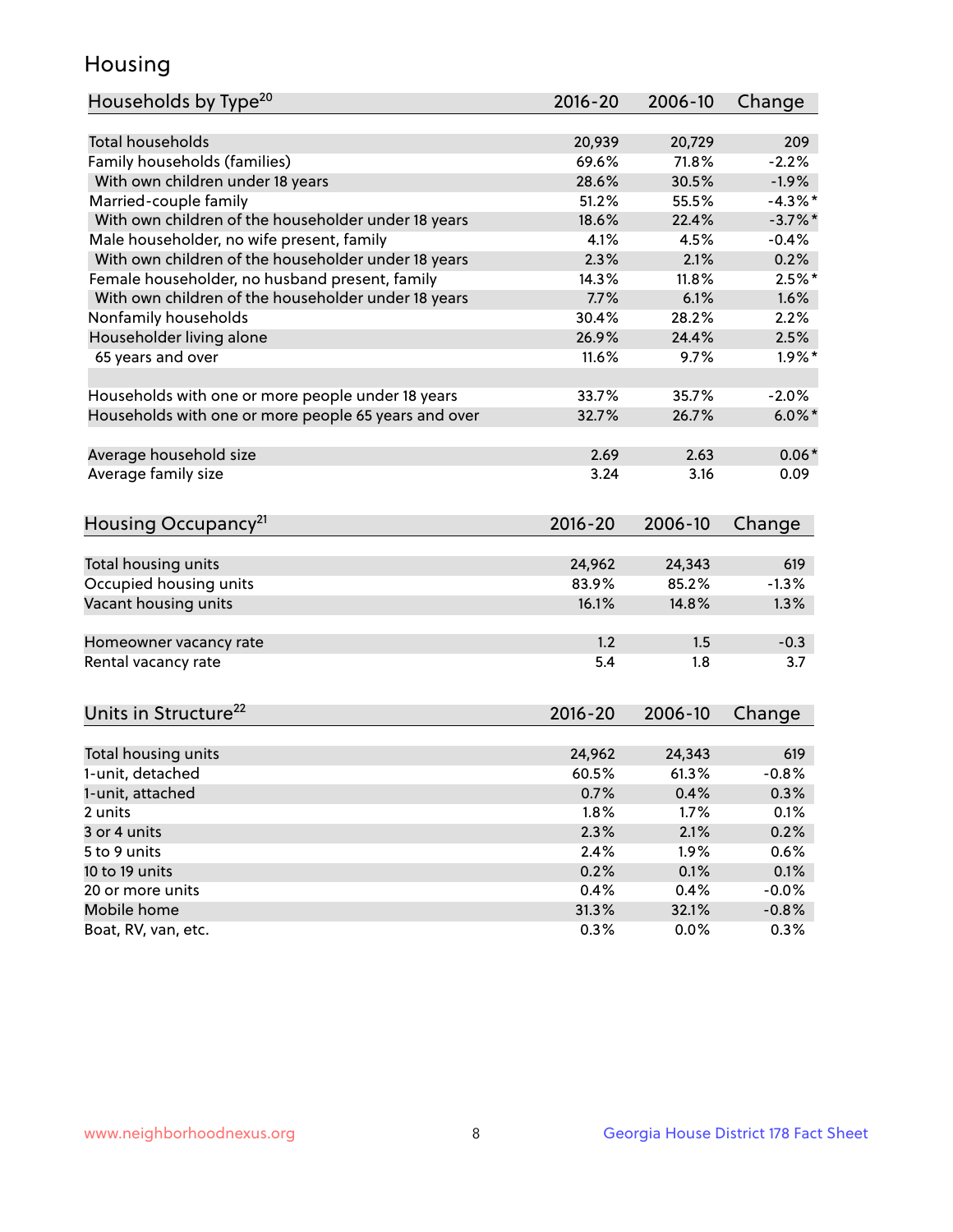## Housing, Continued...

| Year Structure Built <sup>23</sup>             | 2016-20     | 2006-10 | Change     |
|------------------------------------------------|-------------|---------|------------|
| Total housing units                            | 24,962      | 24,343  | 619        |
| Built 2014 or later                            | 1.7%        | (X)     | (X)        |
| Built 2010 to 2013                             | 3.4%        | (X)     | (X)        |
| Built 2000 to 2009                             | 16.5%       | 11.7%   | $4.8\%$ *  |
| Built 1990 to 1999                             | 23.6%       | 23.0%   | 0.6%       |
| Built 1980 to 1989                             | 15.2%       | 17.9%   | $-2.8\%$ * |
| Built 1970 to 1979                             | 12.5%       | 18.6%   | $-6.1\%$ * |
| Built 1960 to 1969                             | 11.0%       | 9.0%    | $2.0\%$ *  |
| Built 1950 to 1959                             | 8.0%        | 9.2%    | $-1.2%$    |
| Built 1940 to 1949                             | 3.6%        | 3.6%    | $-0.0%$    |
| Built 1939 or earlier                          | 4.7%        | 7.0%    | $-2.3\%$ * |
| Housing Tenure <sup>24</sup>                   | $2016 - 20$ | 2006-10 | Change     |
| Occupied housing units                         | 20,939      | 20,729  | 209        |
| Owner-occupied                                 | 71.8%       | 72.2%   | $-0.4%$    |
| Renter-occupied                                | 28.2%       | 27.8%   | 0.4%       |
| Average household size of owner-occupied unit  | 2.65        | 2.67    | $-0.02$    |
| Average household size of renter-occupied unit | 2.81        | 2.54    | $0.28*$    |
| Residence 1 Year Ago <sup>25</sup>             | $2016 - 20$ | 2006-10 | Change     |
| Population 1 year and over                     | 58,769      | 56,894  | 1,876      |
| Same house                                     | 91.8%       | 83.4%   | $8.4\%$ *  |
| Different house in the U.S.                    | 8.1%        | 16.4%   | $-8.3\%$ * |
| Same county                                    | 4.1%        | 7.8%    | $-3.7\%$ * |
| Different county                               | 4.0%        | 8.6%    | $-4.6\%$ * |
| Same state                                     | 2.9%        | 6.1%    | $-3.1\%$ * |
| Different state                                | 1.1%        | 2.6%    | $-1.5%$ *  |
| Abroad                                         | 0.1%        | 0.2%    | $-0.1%$    |
| Value of Housing Unit <sup>26</sup>            | $2016 - 20$ | 2006-10 | Change     |
| Owner-occupied units                           | 15,039      | 14,972  | 67         |
| Less than \$50,000                             | 24.2%       | 28.8%   | $-4.6%$    |
| \$50,000 to \$99,999                           | 24.7%       | 31.6%   | $-6.9\%$ * |
| \$100,000 to \$149,999                         | 18.0%       | 14.5%   | $3.5\%$ *  |
| \$150,000 to \$199,999                         | 14.5%       | 11.2%   | $3.3\%$ *  |
| \$200,000 to \$299,999                         | 14.0%       | 8.8%    | $5.2\%$ *  |
| \$300,000 to \$499,999                         | 3.5%        | 3.9%    | $-0.4%$    |
| \$500,000 to \$999,999                         | 1.0%        | 0.6%    | 0.4%       |
| \$1,000,000 or more                            | 0.1%        | 0.5%    | $-0.4%$    |
| Median (dollars)                               | 102,554     | 80,158  | 22,396*    |
| Mortgage Status <sup>27</sup>                  | $2016 - 20$ | 2006-10 | Change     |
| Owner-occupied units                           | 15,039      | 14,972  | 67         |
| Housing units with a mortgage                  | 43.9%       | 52.3%   | $-8.4\%$ * |
| Housing units without a mortgage               | 56.1%       | 47.7%   | $8.4\% *$  |
|                                                |             |         |            |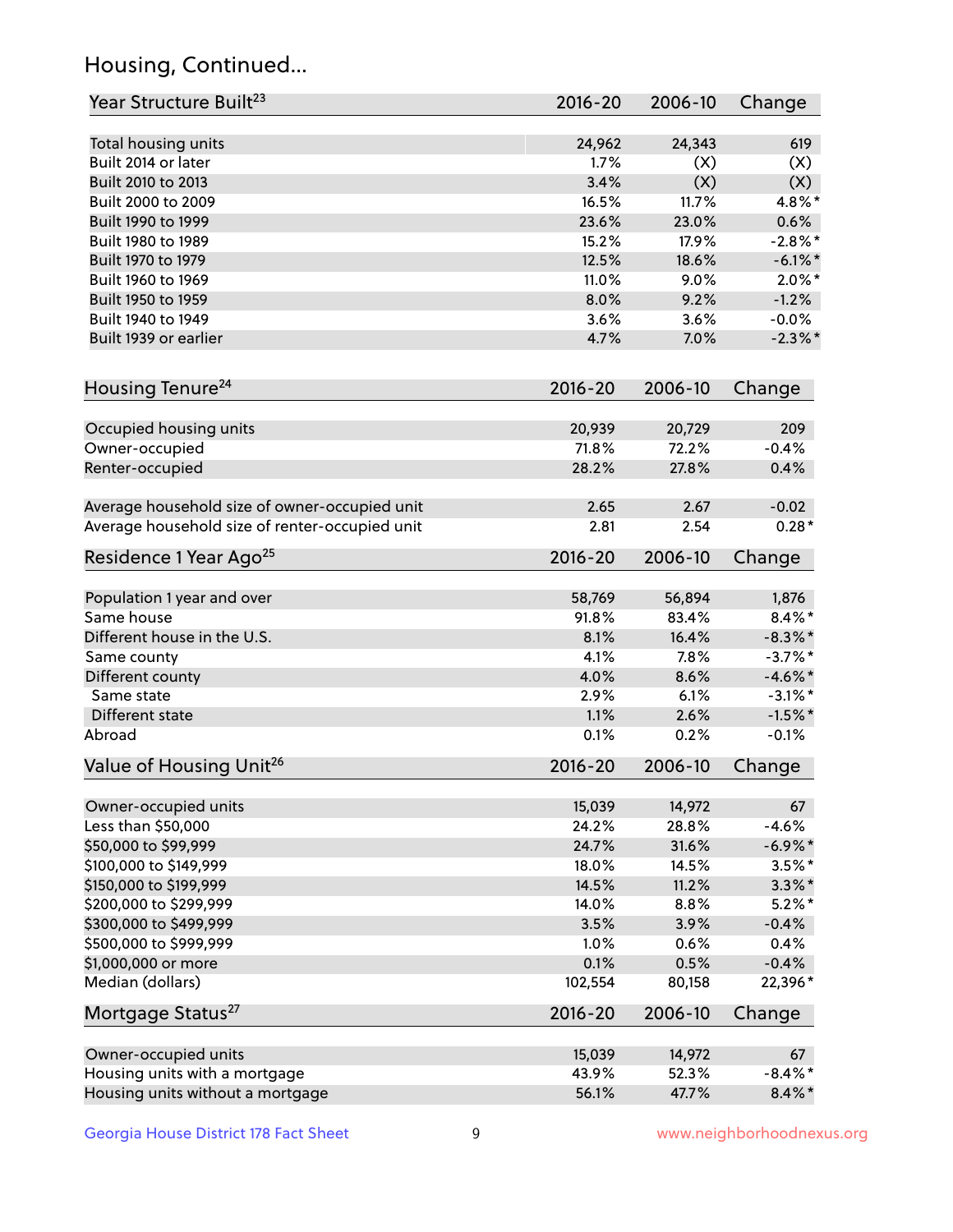## Housing, Continued...

| Selected Monthly Owner Costs <sup>28</sup>                                            | $2016 - 20$ | 2006-10 | Change    |
|---------------------------------------------------------------------------------------|-------------|---------|-----------|
| Housing units with a mortgage                                                         | 6,604       | 7,829   | $-1,225*$ |
| Less than \$300                                                                       | 0.0%        | 1.3%    | $-1.3%$   |
| \$300 to \$499                                                                        | 2.9%        | 9.7%    | $-6.7%$   |
| \$500 to \$999                                                                        | 42.2%       | 49.7%   | $-7.5%$ * |
| \$1,000 to \$1,499                                                                    | 32.8%       | 27.2%   | 5.6%      |
| \$1,500 to \$1,999                                                                    | 13.9%       | 7.7%    | $6.2\%$ * |
| \$2,000 to \$2,999                                                                    | 6.9%        | 4.0%    | 3.0%      |
| \$3,000 or more                                                                       | 1.2%        | 0.5%    | 0.7%      |
| Median (dollars)                                                                      | 1,064       | 885     | $179*$    |
| Housing units without a mortgage                                                      | 8,435       | 7,143   | $1,292*$  |
| Less than \$150                                                                       | 3.6%        | 9.0%    | $-5.4%$   |
| \$150 to \$249                                                                        | 22.5%       | 25.8%   | $-3.3%$   |
| \$250 to \$349                                                                        | 29.7%       | 33.8%   | $-4.1%$   |
| \$350 to \$499                                                                        | 23.3%       | 19.2%   | 4.1%      |
| \$500 to \$699                                                                        | 15.7%       | 9.0%    | $6.6\%$ * |
| \$700 or more                                                                         | 5.4%        | 3.3%    | 2.1%      |
| Median (dollars)                                                                      | 327         | 295     | $32*$     |
| Selected Monthly Owner Costs as a Percentage of<br>Household Income <sup>29</sup>     | $2016 - 20$ | 2006-10 | Change    |
| Housing units with a mortgage (excluding units where<br>SMOCAPI cannot be computed)   | 6,583       | 7,780   | $-1,198*$ |
| Less than 20.0 percent                                                                | 54.6%       | 48.7%   | 5.9%*     |
| 20.0 to 24.9 percent                                                                  | 12.9%       | 15.7%   | $-2.8%$   |
| 25.0 to 29.9 percent                                                                  | 8.6%        | 9.1%    | $-0.5%$   |
| 30.0 to 34.9 percent                                                                  | 6.0%        | 7.1%    | $-1.1%$   |
| 35.0 percent or more                                                                  | 17.9%       | 19.5%   | $-1.5%$   |
| Not computed                                                                          | 21          | 49      | -28       |
| Housing unit without a mortgage (excluding units where<br>SMOCAPI cannot be computed) | 8,322       | 7,020   | $1,302*$  |
| Less than 10.0 percent                                                                | 45.7%       | 47.1%   | $-1.5%$   |
| 10.0 to 14.9 percent                                                                  | 18.6%       | 19.4%   | $-0.9%$   |
| 15.0 to 19.9 percent                                                                  | 11.3%       | 12.9%   | $-1.5%$   |
| 20.0 to 24.9 percent                                                                  | 8.2%        | 4.3%    | 3.9%      |
| 25.0 to 29.9 percent                                                                  | 5.2%        | 4.9%    | 0.3%      |
| 30.0 to 34.9 percent                                                                  | 1.8%        | 2.7%    | $-1.0%$   |
| 35.0 percent or more                                                                  | 9.2%        | 8.6%    | 0.6%      |
| Not computed                                                                          | 113         | 124     | $-10$     |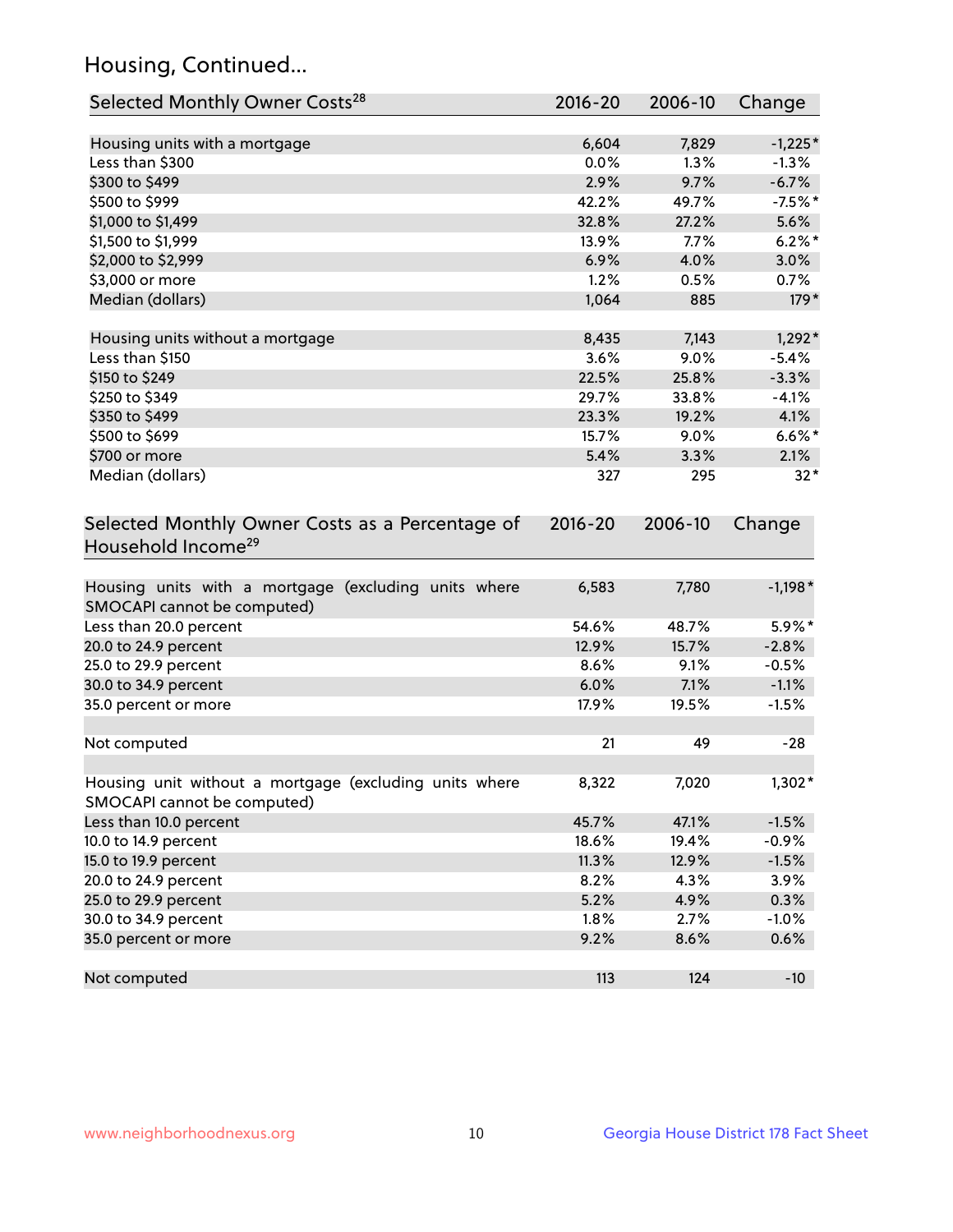## Housing, Continued...

| Gross Rent <sup>30</sup>                                     | 2016-20     | 2006-10 | Change   |
|--------------------------------------------------------------|-------------|---------|----------|
|                                                              |             |         |          |
| Occupied units paying rent                                   | 4,744       | 4,481   | 263      |
| Less than \$200                                              | 2.6%        | $3.9\%$ | $-1.3%$  |
| \$200 to \$499                                               | 22.6%       | 43.5%   | $-20.9%$ |
| \$500 to \$749                                               | 42.8%       | 36.6%   | 6.2%     |
| \$750 to \$999                                               | 21.7%       | 11.8%   | 10.0%    |
| \$1,000 to \$1,499                                           | $7.6\%$     | 4.2%    | 3.4%     |
| \$1,500 to \$1,999                                           | $1.9\%$     | $0.0\%$ | $1.9\%$  |
| \$2,000 or more                                              | $0.8\%$     | $0.0\%$ | $0.8\%$  |
| Median (dollars)                                             | 657         | 513     | $144*$   |
|                                                              |             |         |          |
| No rent paid                                                 | 1,155       | 1,276   | $-120$   |
|                                                              |             |         |          |
| Gross Rent as a Percentage of Household Income <sup>31</sup> | $2016 - 20$ | 2006-10 | Change   |
|                                                              |             |         |          |
| Occupied units paying rent (excluding units where GRAPI      | 4,627       | 4,355   | 273      |
| cannot be computed)                                          |             |         |          |
| Less than 15.0 percent                                       | 24.3%       | 16.8%   | 7.5%     |
| 15.0 to 19.9 percent                                         | 17.2%       | 13.6%   | 3.6%     |
| 20.0 to 24.9 percent                                         | 10.7%       | 14.3%   | $-3.6%$  |

| 15.0 to 19.9 percent | 17.2%   | 13.6% | 3.6%    |
|----------------------|---------|-------|---------|
| 20.0 to 24.9 percent | 10.7%   | 14.3% | $-3.6%$ |
| 25.0 to 29.9 percent | $8.0\%$ | 6.9%  | 1.1%    |
| 30.0 to 34.9 percent | 7.8%    | 9.2%  | $-1.3%$ |
| 35.0 percent or more | 31.9%   | 39.1% | $-7.3%$ |
|                      |         |       |         |
| Not computed         | 1,272   | 1,402 | -130    |
|                      |         |       |         |

## Transportation

| Commuting to Work <sup>32</sup>           | 2016-20 | 2006-10 | Change    |
|-------------------------------------------|---------|---------|-----------|
|                                           |         |         |           |
| Workers 16 years and over                 | 22,597  | 22,203  | 394       |
| Car, truck, or van - drove alone          | 84.8%   | 81.0%   | $3.8\%$ * |
| Car, truck, or van - carpooled            | 9.3%    | 11.4%   | $-2.1%$   |
| Public transportation (excluding taxicab) | 0.3%    | 0.2%    | 0.0%      |
| Walked                                    | 0.9%    | 1.0%    | $-0.1%$   |
| Other means                               | 2.3%    | 3.5%    | $-1.2%$   |
| Worked at home                            | 2.4%    | 2.9%    | $-0.5%$   |
|                                           |         |         |           |
| Mean travel time to work (minutes)        | 24.4    | 24.3    | 0.1       |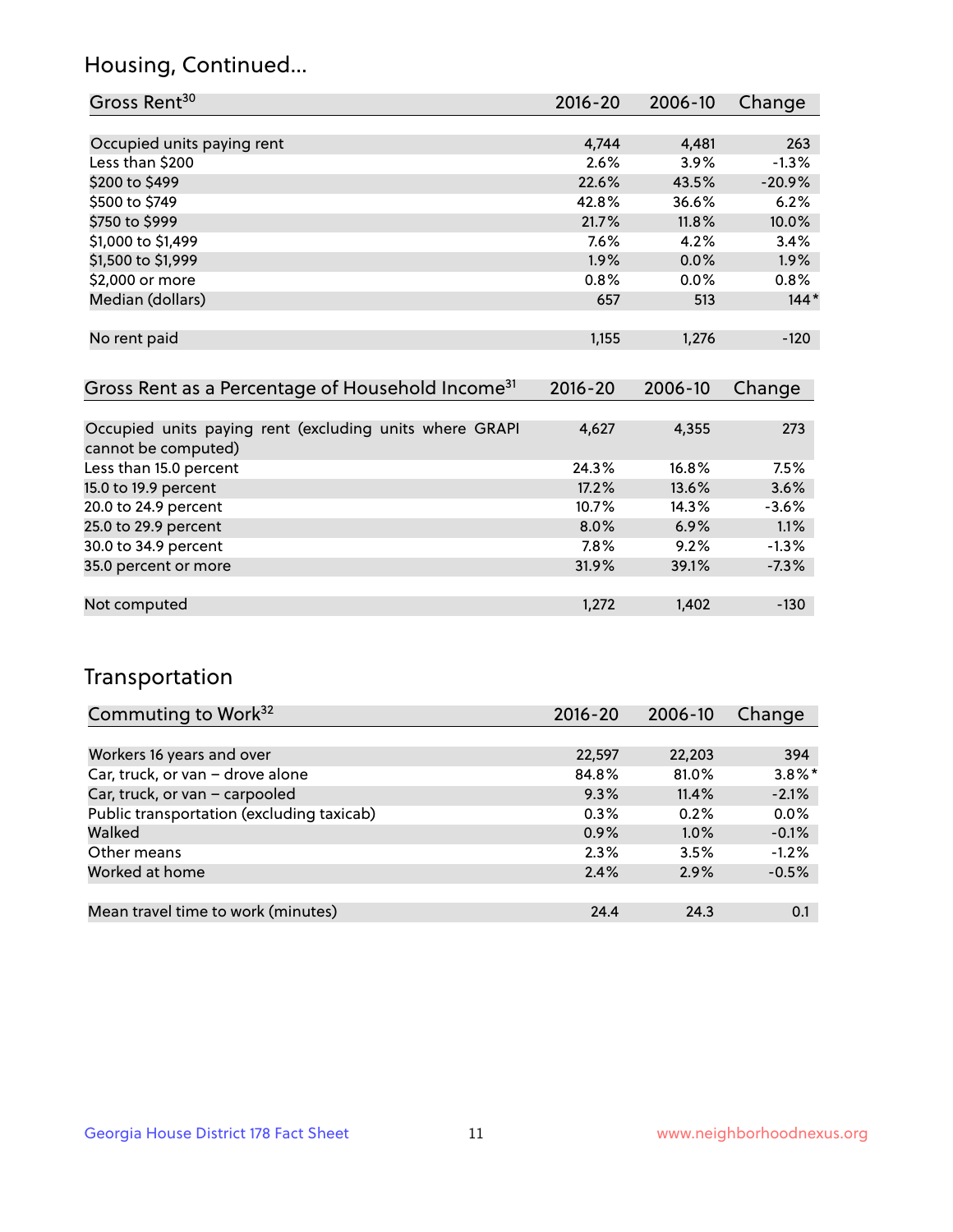## Transportation, Continued...

| Vehicles Available <sup>33</sup> | 2016-20 | 2006-10 | Change  |
|----------------------------------|---------|---------|---------|
|                                  |         |         |         |
| Occupied housing units           | 20.939  | 20,729  | 209     |
| No vehicles available            | 5.9%    | 7.6%    | $-1.6%$ |
| 1 vehicle available              | 28.9%   | 30.4%   | $-1.5%$ |
| 2 vehicles available             | 40.3%   | 37.6%   | 2.7%    |
| 3 or more vehicles available     | 24.9%   | 24.4%   | 0.4%    |

#### Health

| Health Insurance coverage <sup>34</sup>                 | 2016-20 |
|---------------------------------------------------------|---------|
|                                                         |         |
| Civilian Noninstitutionalized Population                | 56,476  |
| With health insurance coverage                          | 84.4%   |
| With private health insurance coverage                  | 54.3%   |
| With public health coverage                             | 41.1%   |
| No health insurance coverage                            | 15.6%   |
| Civilian Noninstitutionalized Population Under 19 years | 15,669  |
| No health insurance coverage                            | 6.9%    |
| Civilian Noninstitutionalized Population 19 to 64 years | 31,297  |
| In labor force:                                         | 21,808  |
| Employed:                                               | 20,680  |
| With health insurance coverage                          | 79.1%   |
| With private health insurance coverage                  | 73.4%   |
| With public coverage                                    | 7.2%    |
| No health insurance coverage                            | 20.9%   |
| Unemployed:                                             | 1,128   |
| With health insurance coverage                          | 57.7%   |
| With private health insurance coverage                  | 24.6%   |
| With public coverage                                    | 37.0%   |
| No health insurance coverage                            | 42.3%   |
| Not in labor force:                                     | 9,489   |
| With health insurance coverage                          | 69.0%   |
| With private health insurance coverage                  | 35.7%   |
| With public coverage                                    | 39.5%   |
| No health insurance coverage                            | 31.0%   |